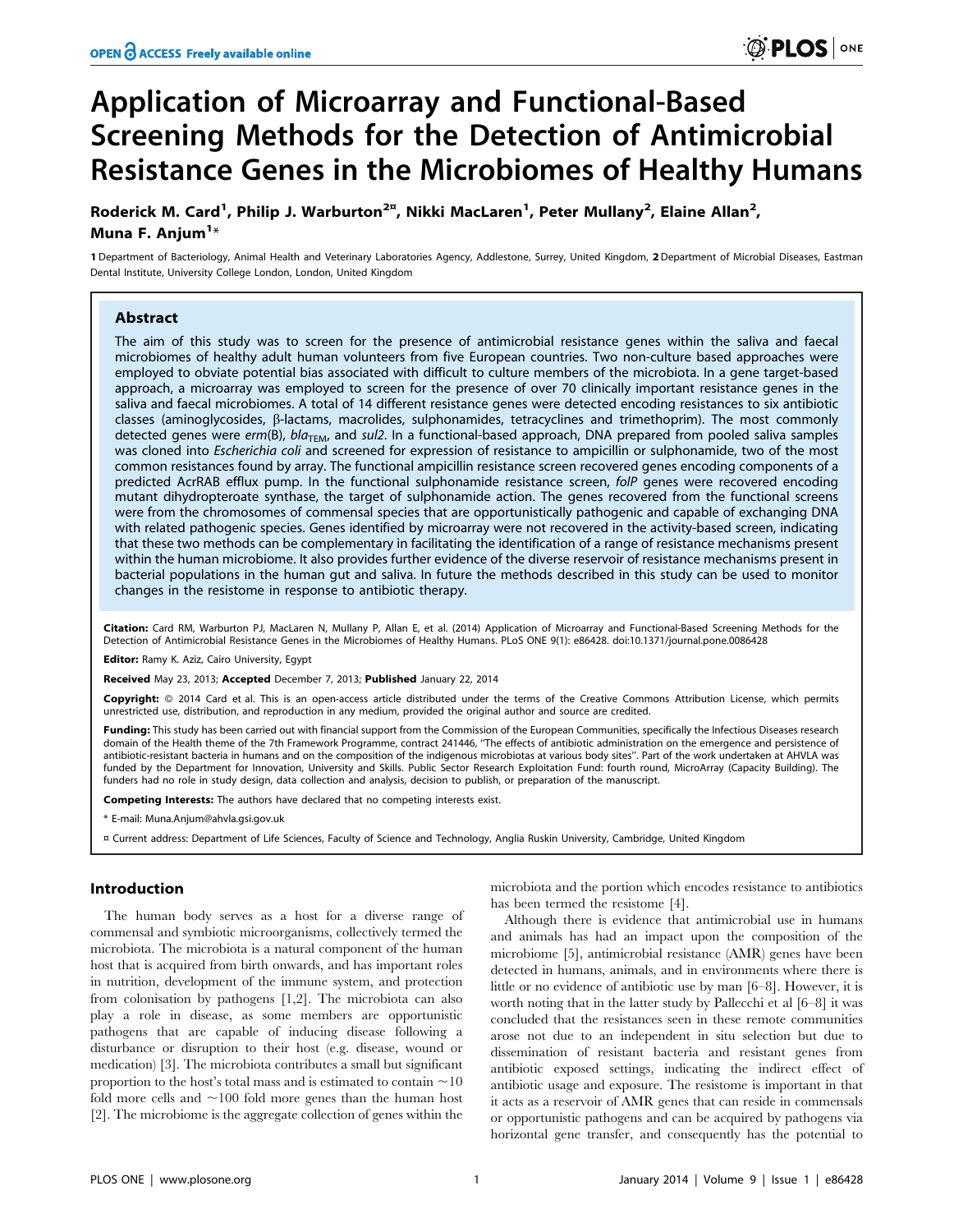interfere with therapeutic options following infection. The isolation of resistant bacteria by culture and subsequent elucidation of resistance mechanisms has provided insight into the AMR gene carriage of indicator organisms [8–11], however, as the majority of the bacteria in the microbiota cannot be readily cultivated, three approaches that do not rely on the culture of isolates have been employed to study the resistome (reviewed in [12,13]). PCR has been used to detect known AMR genes in the resistome, in a target-based approach (reviewed in [12]). In a sequenced-based approach, the microbiome is shotgun sequenced and AMR genes identified by homology to known genes in reference databases (reviewed in [13]). These two methods only enable the detection of previously characterised genes and therefore cannot fully explore the capacity of the resistome. In functional-based screening, DNA prepared from the microbiota of a particular ecological niche is ligated into a vector and transformed into a heterologous host. The resultant clones are screened for resistance to selected antibiotics. This approach enables resistance genes to be identified without prior knowledge of their sequence (reviewed in [14]) and has been used to recover known and novel AMR genes from, for example, soil [15,16], an activated sludge microbial community [17] and the human microbiome [18,19].

The aim of this study was to screen the saliva and faecal resistomes of healthy adult human volunteers for the presence of AMR genes using target- and functional-based approaches. The target-based approach employed a microarray capable of detecting over 70 AMR genes in a single operation [20], to screen the resistomes for a wide range of known, clinically important resistance genes. This microarray has been used previously to study bacterial isolates in epidemiological studies [21,22]. For the functional-based approach, clones were screened for expressed resistance to ampicillin and sulphonamide. In order to place detected AMR genes within the context of the microbiota, the microbial profiles of the samples studied were determined using 454 pyrosequencing of 16S rRNA gene amplicons.

# Methods

#### Samples

The saliva and faecal samples employed in this study were collected from five European countries (Finland, France, Italy, Norway, and Scotland) as part of the EU FP6 Quality of Life Management of Living resources QLK2-CT2002-00843 ''Antimicrobial resistance transfer from and between Gram-positive bacteria of the digestive tract and consequences for virulence'' project and have been described previously [23]. In brief, samples of faeces and saliva were pooled from 20 healthy adult volunteers in each country, who had not received antibiotic therapy in the previous three months. DNA was prepared from the samples using the Puregene DNA extraction kit (Gentra Systems supplied by Flowgen, Nottingham, UK) as described previously [23]. Volunteers were given information on the study and all gave informed consent [23], approval for the study in Scotland was provided by the Grampian Research ethics committee (approval number LREC NoL 003//060).

# Microarray Procedure and Validation PCR

For each DNA preparation (see Table S1 for DNA concentrations), 2.5 µl was amplified using the Illustra GenomiPhi HY DNA Amplification Kit (GE Healthcare Life Sciences, Little Chalfont, UK) according to the kit protocol. The amplified DNA  $(6.5 \mu l)$  was then labelled in a linear multiplex reaction and added to the microarrays for hybridisation, with signals from the hybridisation duplex read on an ArrayMate (Alere Technologies, Jena, Germany) using IconoClust software (Standard version; Alere Technologies), as already described [20]. Mean signal intensities of two replicate spots per probe were used for analysis. Intensities of  $\geq 0.2$  were considered positive. The sensitivity of the amplification and microarray method employed was estimated using a dilution series of DNA extracts (25 ng to 0.025 ng) from two  $E$ . *coli* strains of known AMR gene content (strains E111592 and 01-2571) in 500 ng calf thymus DNA (Sigma-Aldrich, Dorset, UK), and the presence/absence of the expected genes at each dilution was determined. PCR was performed on amplified DNA samples for four genes using previously published primers to validate the array approach:  $bla_{\text{IMP}}$ ,  $bla_{\text{TEM}}$ , erm(B), and sul2 [20,22].

## Library Construction and Functional-based Screening

A bacterial artificial chromosome (BAC) library was constructed as described previously [24]. Briefly, the DNA prepared from saliva samples from Finland, Italy, Norway, and Scotland was pooled and partially digested with HindIII before ligation into pCC1BAC using the CopyControl Ligation kit (Epicentre Biotechnologies, Madison, WI, USA) according to the product protocol. Ligations were transformed into electrocompetent E. coli TransforMax EPI300-T1<sup>R</sup> cells (Epicentre Biotechnologies), according to the product protocol and, following addition of SOC medium, were allowed to recover for 1 hour at  $37^{\circ}$ C with shaking horizontally at 225 rpm. Functional-based screening was performed by plating the transformation reactions on Luria Bertani (LB) agar with chloramphenicol (12.5  $\mu$ g/ml) and either ampicillin (25  $\mu$ g/ml) or sulfamethoxazole (250  $\mu$ g/ml) as appropriate and subsequent incubation at 37°C. Plates were checked at 24 and 48 hours after plating and resistant clones were recovered and propagated at  $37^{\circ}$ C under the appropriate selection (ampicillin at  $25 \mu g/ml$  or sulfadiazine at  $1024 \mu g/ml$ ). The transformation reaction was also plated on LB agar with chloramphenicol (12.5  $\mu$ g/ml), IPTG (0.1 M) and Xgal (40  $\mu$ g/ ml) as controls. Based on these controls and the estimated average insert size of 20 kb (unpublished data), the amount of DNA surveyed in the ampicillin and sulphonamide functional-based screens was estimated as 214 Mbp and 148 Mbp, respectively.

## Susceptibility Testing of Recovered Clones

Recovered clones were tested for their susceptibility to a panel of 12 antimicrobials (amikacin, amoxicillin/clavulanic acid, ampicillin, cefotaxime, ceftazidime, chloramphenicol, ciprofloxacin, gentamicin, nalidixic acid, streptomycin, trimethoprim/ sulphamethoxazole 1:19, and sulphonamide compounds) using the British Society for Antimicrobial Chemotherapy (BSAC) disc diffusion technique [25]. Susceptibility was defined using the BSAC clinical breakpoints (the legacy breakpoint was used for streptomycin), except with the sulphonamide compounds disc for which the historical AHVLA veterinary breakpoint was used [26]. Antimicrobial susceptibilities of the reference strains E. coli EPI300 and E. coli EPI300 carrying an empty pCC1BAC vector were also determined. E. coli EPI300 is inherently resistant to streptomycin (conferred by a mutation in the  $rpsL$  gene) and trimethoprim (engineered in as part of the trfA integration) (personal communication F. Hyde, Epicentre Biotechnologies). The pCC1BAC vector has a chloramphenicol selectable marker.

## BAC DNA Preparation, Sequencing and Analysis

Clones were cultured in LB medium supplemented with chloramphenicol (12  $\mu$ g/ml) and either ampicillin (25  $\mu$ g/ml) or sulfadiazine  $(1024 \text{ µg/ml})$  as appropriate. For BAC DNA preparation, 1 ml of an overnight culture was added to 9 ml LB medium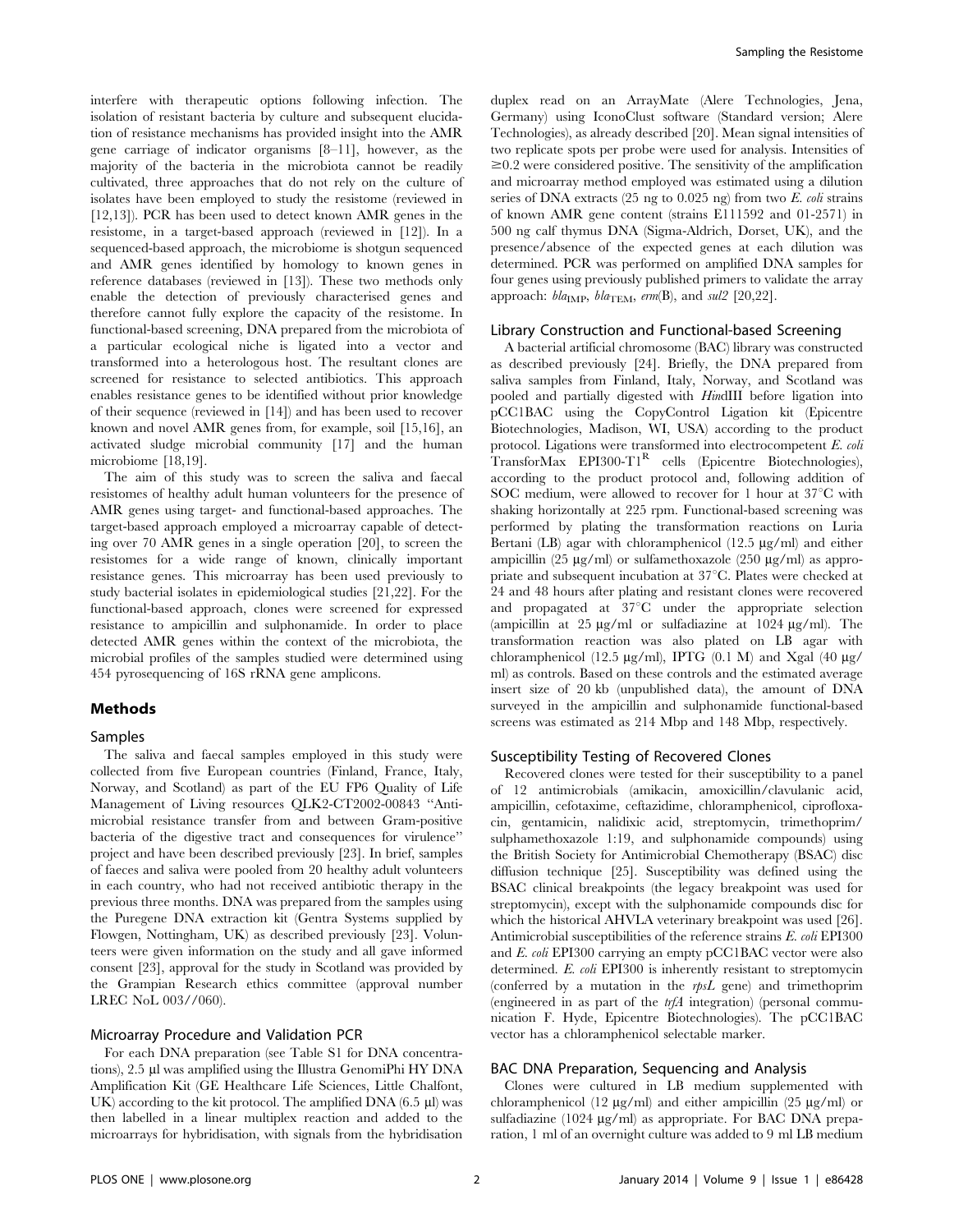with antibiotics and  $10 \mu l$  copy control induction solution (Epicentre Biotechnologies), then incubated at  $37^{\circ}$ C for 4 hours according to the manufacturer's protocol. BAC DNA was recovered using the Qiaprep Spin Miniprep kit (Qiagen, Crawley, UK) according to the kit protocol for low copy number plasmids. The purified BAC DNA was fragmented by nebulization and purified using Qiaquick purification columns (Qiagen, Crawley, UK). Ends were repaired and 454-specific sequencing adapters ligated using a Rapid Library Kit (Roche Diagnostics Ltd, Burgess Hill, UK). The resultant library was sequenced on a Roche 454 GS FLX according to the manufacturer's instructions (Roche Diagnostics Ltd). The sequence reads were filtered for quality and contigs generated using GSAssembler (v2.6, Roche Diagnostics Ltd), using the manufacturer's default settings. The cloned DNA was trimmed of pCC1BAC host sequence. The RAST server [27] was used to identify and annotate putative open reading frames (ORFs) present in the insert DNA. The taxonomical classification of each cloned DNA was determined by sequence homology and ORF synteny using the RAST sequence-based comparison tools [27]. The Basic Local Alignment Search Tool (BLAST) was additionally used to annotate ORFs [28]. Predicted amino acid sequences of ORFs were aligned using the ClustalV method of MegAlign (Lasergene software, DNASTAR, Madison, WI, USA).

## Determining the Composition of the Microbiotas

The taxonomic diversity present in the samples was assessed by high-throughput sequencing of partial 16S rDNA gene amplicons on a Roche 454 GS FLX platform. For this, the DNA extracted from each sample was quantified and amplified with barcoded universal primers for the V4 and V5 regions of the 16S rRNA gene as described previously [29]. The Qiime pipeline version 1.5.0 [30] was used to process and analyse the 16S rRNA sequence data. Sequences were binned by samples using the sample-specific barcode sequences, trimmed of the barcode and primer sequences, filtered (sequences required a length  $\geq 300$  bp, no undetermined bases, and a perfect match to the barcode and PCR primer), and denoised. Sequences were clustered into operational taxanomic units (OTUs) using UCLUST [31] with a 97% sequence identity threshold. Chimeric sequences were identified with ChimeraSlayer [32] and excluded from further analysis. OTUs were assigned taxonomy using the Ribosomal Database Project (RDP) classifier (minimum confidence of 80%) [33] and the Greengenes database [34]. Based on the number of sequences obtained per sample (see results), the relative OTU abundance for each sample was determined at an even depth of 11070 sequences per sample (randomly picked without replacement; OTUs observed less than five times were excluded from this analysis).

# Results

# DNA-DNA Hybridisation-based Screen: Microarray of Microbiomes

The sensitivity of the microarray method used was estimated using spiked samples, and for two of the three replicates, the majority  $(\geq 70\%)$  of the expected genes were detected when the spike was present at 0.25 ng (Table S2). Although probes had differing sensitivities, and some were positive only at higher concentrations, no false positive results were obtained. This indicates that, using this system, a bacterial AMR gene is detectable if it comprises 0.05% of the total DNA in the test sample. The saliva and faecal human DNA samples were tested using this approach and AMR genes were detected in all samples (Table 1; see Table S3 for all microarray results). Across all

samples, 14 different AMR genes were detected encoding resistances to six antibiotic classes (aminoglycosides,  $\beta$ -lactams, macrolides, sulphonamides, tetracyclines and trimethoprim; Table 1). The average number of genes detected per sample was four (range 1–8), encoding resistances to an average of three antibiotic classes (range  $1-6$ ). The most commonly detected gene was erm(B), encoding macrolide resistance, which was detected by microarray in all ten samples and confirmed by PCR in eight samples (two were not tested), as previously reported [23]. The macrolide resistance genes,  $\textit{vatE}$  and  $\textit{ereA}$ , were each detected in a single sample only. The sulphonamide resistance gene, sul2, was the second most common gene and was detected in both the saliva and faecal samples from France, Italy and Norway. PCR verified the presence of sul2 in all these microarray positive samples and in three microarray negative samples (Finland saliva, Finland faeces, and Scotland faeces). The  $\beta$ -lactamase gene,  $bla_{\text{TEM}}$ , was detected by microarray in five samples. PCR verified the presence of  $bla_{\text{TEM}}$ in these samples and additionally detected  $bla_{\text{TEM}}$  in four samples (Scotland saliva, Italy faecal, Norway faecal, and Scotland faecal). Sequence analysis of six of the  $bla_{TEM}$  amplicons showed that they were not Extended Spectrum  $\beta$ -lactamase variants (three not sequenced; data not shown). The only other  $\beta$ -lactamase detected was  $bla_{\text{CMY/MOX}}$  in one sample. The  $\beta$ -lactamase  $bla_{\text{IMP}}$  is represented on the microarray by six probes and at least four are required to be positive for the gene to be considered present. In four samples, only one  $bla_{\text{IMP}}$  probe had a signal  $>0.2$  and therefore this gene was recorded as absent (PCR verified that these samples were negative for  $bla_{\text{IMP}}$ ). Tetracycline resistance genes were detected in six of the ten samples tested, tet(B) was detected only in saliva samples and  $tet(X)$  was detected mainly in faecal samples. Five different aminoglycoside resistance genes were detected:  $strA$  and  $strB$  in faecal samples; aadB, aac6'-aph2', and  $aac6'-Ib$  in saliva samples. Additionally, one trimethoprim resistance gene (dfrA14) was detected by microarray.

#### Functional-based Screen: Ampicillin

Five clones were recovered and propagated from the ampicillin functional-based screening. The antimicrobial susceptibilities of each clone were tested by disc diffusion, and three had intermediate resistance to ampicillin (Table 2). The BACs from these three clones were purified and sequenced. The size of the inserts ranged from 9,476 bp to 16,716 bp and contained 7 to 13 predicted ORFs (Table 2). The cloned DNA in each BAC had high homology (93–96% nucleotide sequence identity) and gene synteny to the Haemophilus parainfluenzae genome. The clones spanned, to differing extents, the same region of the H. parainfluenzae genome. Six ORFs were shared by all three clones and within this region, three ORFs with sequence homology to the acrRAB operon were identified. The genes acrA and acrB encode components of a multidrug efflux pump with a broad substrate range, including ampicillin [35], and  $acrR$  encodes a transcriptional repressor of the acrRAB operon [36,37]. The identity between the predicted amino acid sequences of the cloned acrA and *acrB* genes and that in H. parainfluenzae was  $\geq 98.7\%$  and  $\geq 98.4\%$  respectively, while for *acrR* the identity was  $\geq 88.5\%$ , and there were no mutations causing frame shifts or early translation termination. The three remaining ORFs shared by the clones do not have predicted functions related to ampicillin resistance and putatively encode a primosomal protein  $N'$  (PriA), a cell division protein  $(FtsN)$ , and a membrane-bound protease  $(HtpX)$ . Consequently, the  $acrRAB$  operon is predicted to confer the reduced susceptibility to ampicillin observed in the three clones. Clone AMP7 contained an IS5 element, which was not present in the other two AMP clones and which was 100% identical in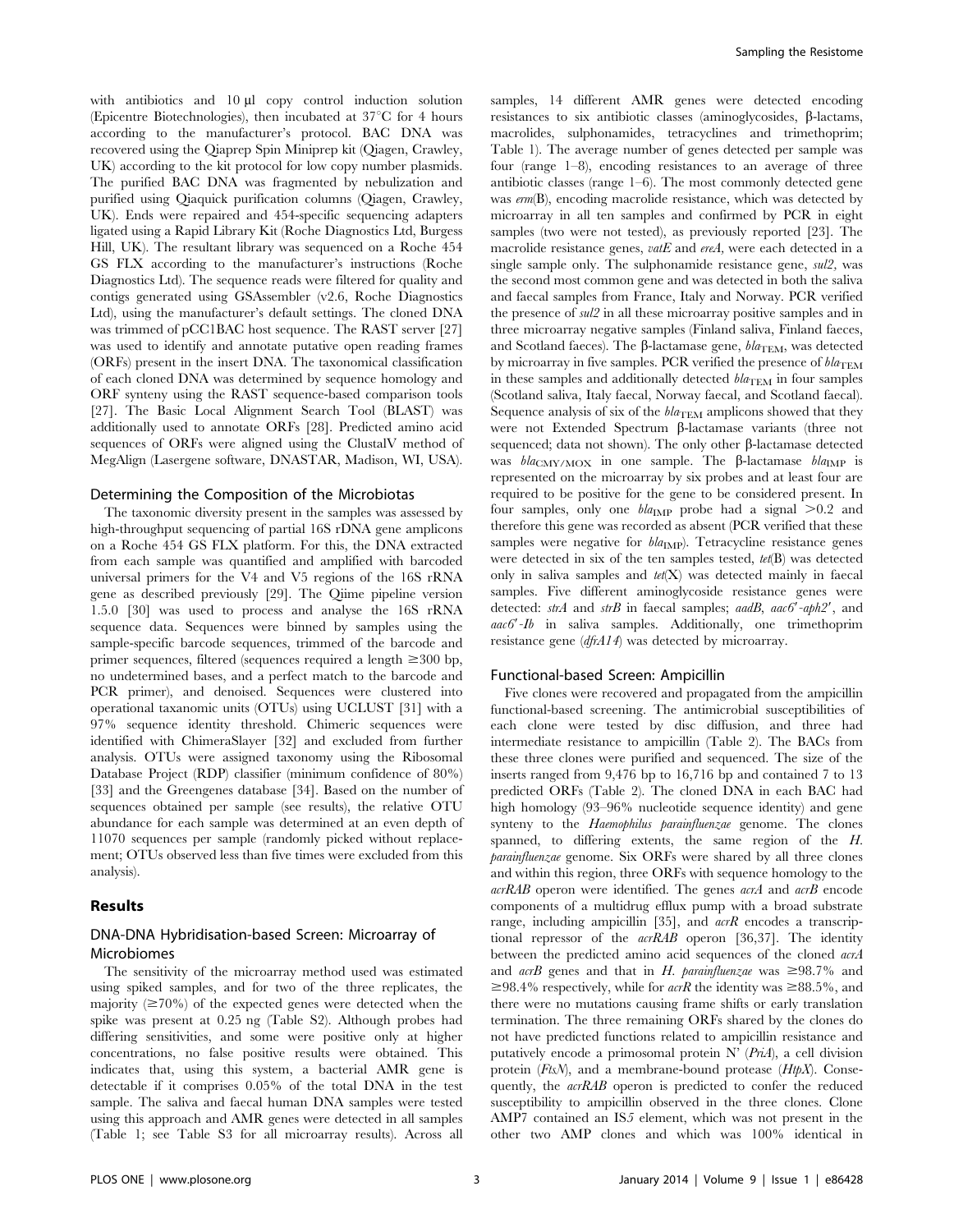| <b>Antibiotic Class</b>                                                      |                           | Finland Saliva France Saliva | Saliva<br>ltaly: |                      | Norway Saliva<br>Scotland Saliva |                           | Finland Faecal France Faecal Italy Faecal Norway Faecal Scotland Faecal |                  |                           |                           |
|------------------------------------------------------------------------------|---------------------------|------------------------------|------------------|----------------------|----------------------------------|---------------------------|-------------------------------------------------------------------------|------------------|---------------------------|---------------------------|
| Aminoglycoside                                                               | aadB                      | aac6'-aph2'; aadB            | not detected     | not detected         | aac6'-aph2'; aac6'-lb            | not detected              | strB                                                                    | strA; strB       | not detected              | not detected              |
| Beta-lactam                                                                  | $b/a$ <sub>TEM</sub>      | Ыа <sub>тем</sub>            | Ыатем            | $b/a$ <sub>TEM</sub> | not detected <sup>1</sup>        | not detected              | bla <sub>CMY/MOX</sub> ; bla <sub>TEM</sub> not detected                |                  | not detected <sup>1</sup> | not detected <sup>1</sup> |
| Macrolide                                                                    | em(B)                     | erm(B); vatE                 | em(B)            | em(B)                | em(B)                            | erm(B)                    | ereA; erm(B)                                                            | em(B)            | em(B)                     | erm(B)                    |
| Sulphonamide                                                                 | not detected <sup>2</sup> | sul2                         | sul <sub>2</sub> | sul <sub>2</sub>     | not detected                     | not detected <sup>2</sup> | sul2                                                                    | sul <sub>2</sub> | sul <sub>2</sub>          | not detected <sup>2</sup> |
| Tetracycline                                                                 | tet(B)                    | tet(B); tet(X)               | not detected     | tet(B)               | not detected                     | not detected              | tet(X)                                                                  | tet(X)           | not detected              | tet(X)                    |
| Trimethoprim                                                                 | not detected              | not detected                 | not detected     | not detected         | not detected                     | not detected              | dfrA14                                                                  | not detected     | not detected              | not detected              |
| Total number of AMR<br>genes detected                                        | 4                         | $\infty$                     |                  | 4                    |                                  |                           | $^{\circ}$                                                              |                  |                           |                           |
| Number of antibiotic<br>classes                                              |                           |                              |                  |                      |                                  |                           | o                                                                       |                  |                           |                           |
| PCR positive for bla <sub>TEM</sub> .<br><sup>2</sup> PCR positive for sul2. |                           |                              |                  |                      |                                  |                           |                                                                         |                  |                           |                           |

Sampling the Resistome

nucleotide sequence to IS5 elements from E. coli and is assumed to have transposed into the insert from the genome of the E. coli host.

# Functional-based Screen: Sulphonamide

From the sulphonamide functional-based screen a total of 23 resistant clones were recovered. The antimicrobial susceptibilities of these clones were determined by disc diffusion. Seven clones (SUL6, 8, 9, 10, 11, 15, and 20) were resistant to trimethoprim/ sulphonamide, and had reduced susceptibility (but not clinical resistance) to sulphonamide compounds when compared to the E. coli EPI300 wild-type. Two clones (SUL3 and 5) were resistant to sulphonamide compounds and had reduced susceptibility (but not clinical resistance) to trimethoprim/sulphonamide compared to the EPI300 wild-type. The BACs from these nine clones were sequenced.

The cloned DNA was taxonomically classified by sequence homology and gene synteny: four clones were identified as originating from Neisseria subflava (SUL6, SUL8, SUL9, and SUL15), four clones from Veillonella parvula (SUL3, SUL5, SUL10, and SUL20), and one clone from Streptococcus infantis (SUL11). The size of the inserts ranged from 10,250 bp to 21,161 bp and contained 11 to 20 predicted ORFs, summarised in Table 2.

All nine clones possessed the folP gene which encodes dihydropteroate synthase (DHPS). DHPS catalyses an essential step in the folic acid biosynthesis pathway and is the target of sulphonamide action [38]. Certain mutant *folP* genes encode a DHPS enzyme that has a lower affinity for sulphonamides, and thus confer reduced susceptibility to this antibiotic. The predicted DHPS amino acid sequences from the BACs were aligned with DHPS sequences of representative *folP* genes (including sulphonamide susceptible and resistant variants) and analysed for the presence of mutations that can confer reduced susceptibility to sulphonamides (Figure 1).

The DHPS of the four N. subflava clones had 97.8 to 98.8% amino acid identity to the DHPS encoded by a genome fragment of N. subflava (strain NJ9703, accession number ACEO02000001). Two amino acid substitutions were identified in the DHPS sequences of the four clones: a phenylalanine to leucine substitution at amino acid 31 and an arginine to serine substitution at amino acid 228, Figure 1. These mutations have been described previously in  $N$ . *meningitidis* and confer resistance to sulphonamides [39]. Both mutations were also present in the  $N$ . *subflava* reference DHPS sequence.

For the V. parvula clones, the DHPS had 94.4 to 95.6% amino acid identity to the DHPS from the  $V$ . parvula type strain Prévot  $Te3<sup>T</sup>$  (accession number CP001820). Two mutations with the potential to confer resistance to sulphonamides were identified in these DHPS sequences: insertion of phenylalanine after the glycine at amino acid 189 and an arginine to glycine substitution at amino acid 222. Neither mutation was present in the V. parvula type strain. In V. parvula, amino acid 189 corresponds to amino acid 194 in  $N$ . *meningitidis* (Figure 1), and insertion of two amino acid residues at this position confers resistance to sulphonamides in N. meningitidis [39]. Amino acid 222 in the wild-type V. parvula DHPS corresponds to amino acid 228 in N. meningitidis and mutations at this residue can confer resistance to sulphonamides. Furthermore, at the equivalent position in Streptococcus pyogenes, an arginine to glycine substitution confers resistance to sulphonamides [40].

The predicted DHPS amino acid sequence of the single S. infantis clone had 93.1% amino acid identity to the DHPS encoded by a genome fragment from S. infantis (accession number NZ\_AEDY01000064). The DHPS from SUL11 did not possess amino acid substitutions or insertions at the same positions where

Table 1. Antimicrobial resistance genes detected by microarray in human saliva and faecal microbiomes.

Table 1. Antimicrobial resistance genes detected by microarray in human saliva and faecal microbiomes.

doi:10.1371/journal.pone.0086428.t001

doi:10.1371/journal.pone.0086428.t001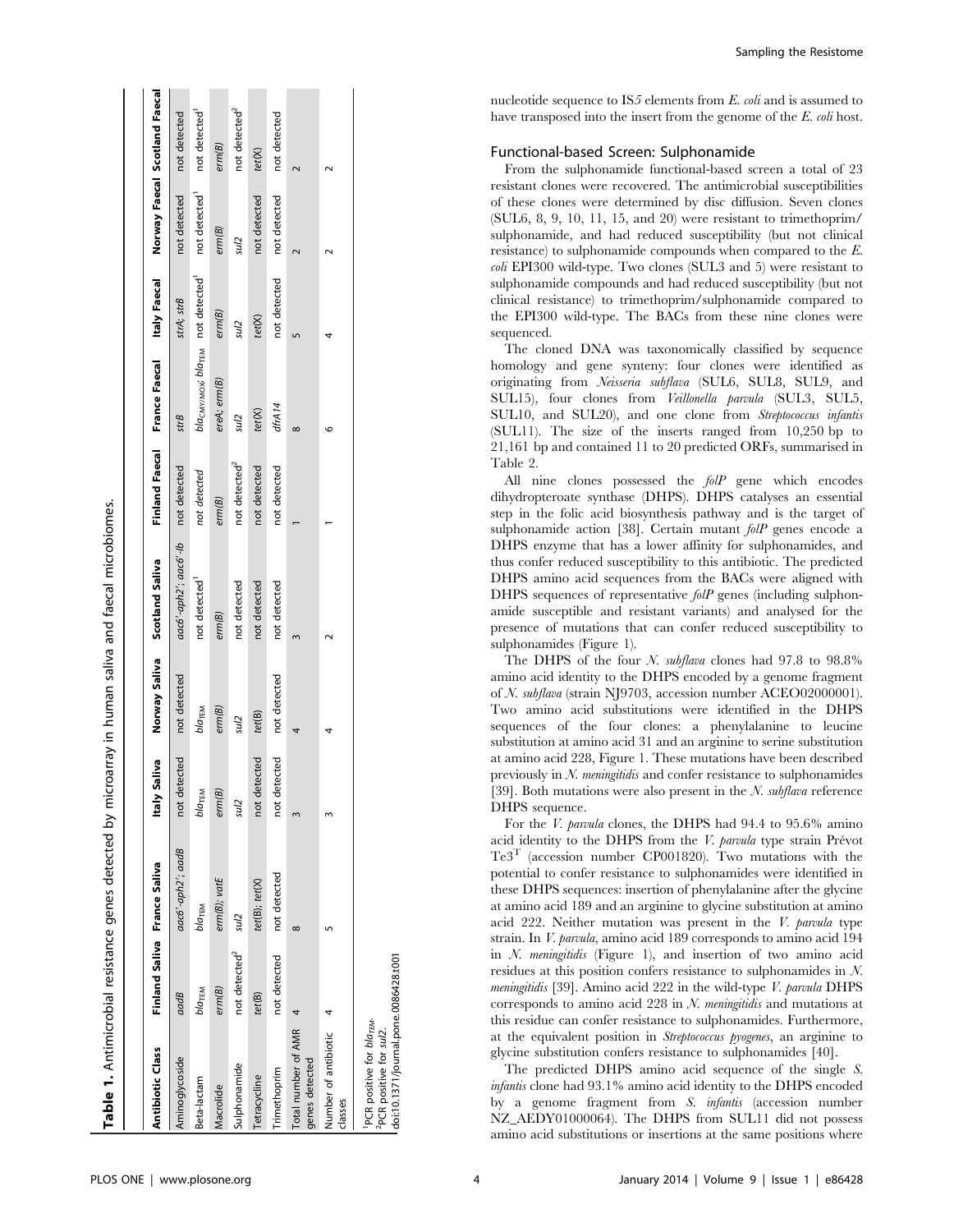| Clone ID <sup>1</sup> | Antibiotic employed<br>in screen | Best match taxonomic classification of<br>cloned DNA (Accession number) | Identity (%)<br>Nucleotide | Size of Cloned<br>DNA (bp) | number of ORFs<br>in cloned DNA <sup>2</sup><br>Predicted | Susceptibilities <sup>3</sup><br><b>Antibiotic</b> | Gene(s) responsible<br>for resistance<br>phenotype |
|-----------------------|----------------------------------|-------------------------------------------------------------------------|----------------------------|----------------------------|-----------------------------------------------------------|----------------------------------------------------|----------------------------------------------------|
| AMP4                  | Ampicillin                       | Haemophilus parainfluenzae (NC_015964)                                  | 96                         | 9,476                      |                                                           | Amp <sup>1</sup>                                   | <b>acrRAB</b>                                      |
| AMP5                  | Ampicillin                       | Haemophilus parainfluenzae (NC_015964)                                  | 95                         | 12,200                     | $\overline{\phantom{0}}$                                  | Amp <sup>1</sup>                                   | acrRAB                                             |
| AMP7                  | Ampicillin                       | Haemophilus parainfluenzae (NC_015964)                                  | 93                         | 16,716                     | $\bar{c}$                                                 | Amp <sup>1</sup>                                   | <b>acrRAB</b>                                      |
| SUL6                  | Sulphonamide                     | Neisseria subflava (ACEO02000001)                                       | 96                         | 13,526                     | ٯ                                                         | $SuI^{RS}/Sxt^R$                                   | folP                                               |
| <b>SUL8</b>           | Sulphonamide                     | Neisseria subflava (ACEO02000001)                                       | 95                         | 14,125                     | $\frac{8}{16}$                                            | $SuI^{RS}/Sxt^R$                                   | folP                                               |
| <b>SULS</b>           | Sulphonamide                     | Neisseria subflava (ACEO02000001)                                       | 96                         | 10,250                     | $\Xi$                                                     | $SuI^{RS}/Sxt^R$                                   | folP                                               |
| SUL15                 | Sulphonamide                     | Neisseria subflava (ACEO02000001)                                       | 96                         | 11,916                     | $\tilde{ }$                                               | $SuI^{RS}/Sxt^R$                                   | folP                                               |
| $5$ UL11              | Sulphonamide                     | Streptococcus infantis (NZ_AEDY01000064)                                | 94                         | 13,436                     | ڡ                                                         | $SuI^{RS}/Sxt^R$                                   | folP                                               |
| SUL3                  | Sulphonamide                     | Veillonella parvula (CP001820)                                          | 88                         | 17,734                     | $\frac{8}{16}$                                            | $\text{Sul}^R/\text{Sxt}^R$                        | folP                                               |
| SUL5                  | Sulphonamide                     | Veillonella parvula (CP001820)                                          | 87                         | 21,161                     | 20                                                        | Su <sup>R</sup> /Sx <sup>RS</sup>                  | folP                                               |
| <b>SUL10</b>          | Sulphonamide                     | Veillonella parvula (CP001820)                                          | 86                         | 15,616                     | $\frac{8}{1}$                                             | $SuI^{RS}/Sxt^R$                                   | folP                                               |
| SUL <sub>20</sub>     | Sulphonamide                     | Veillonella parvula (CP001820)                                          | 86                         | 15,605                     | $\frac{6}{1}$                                             | $SuI^{RS}/Sxt^R$                                   | folP                                               |

2ORF prediction by RAST server [27].

<sup>2</sup>ORF prediction by RAST server [27].<br><sup>2</sup>ORF prediction by RAST server [27].<br>Sxt<sup>Rs</sup> = reduced susceptibility to trimethoprin/sulphamethoxazole [:19 compounds compared compunds compared to EPI300; Sxt<sup>R</sup> = resistant to t 3Amp<sup>l</sup> = intermediate ampicillin resistance; Sul<sup>R</sup> = resistant to sulphonamide compounds; Sul<sup>RS</sup> = reduced susceptibility to sulphonamide compounds compared to EPI300; Sxt<sup>R</sup> = resistant to trimethoprim/sulphamethoxazol Sxt<sup>RS</sup> = reduced susceptibility to trimethoprim/sulphamethoxazole 1:19 compounds compared to E. coli EPI300.

Sampling the Resistome

doi:10.1371/journal.pone.0086428.t002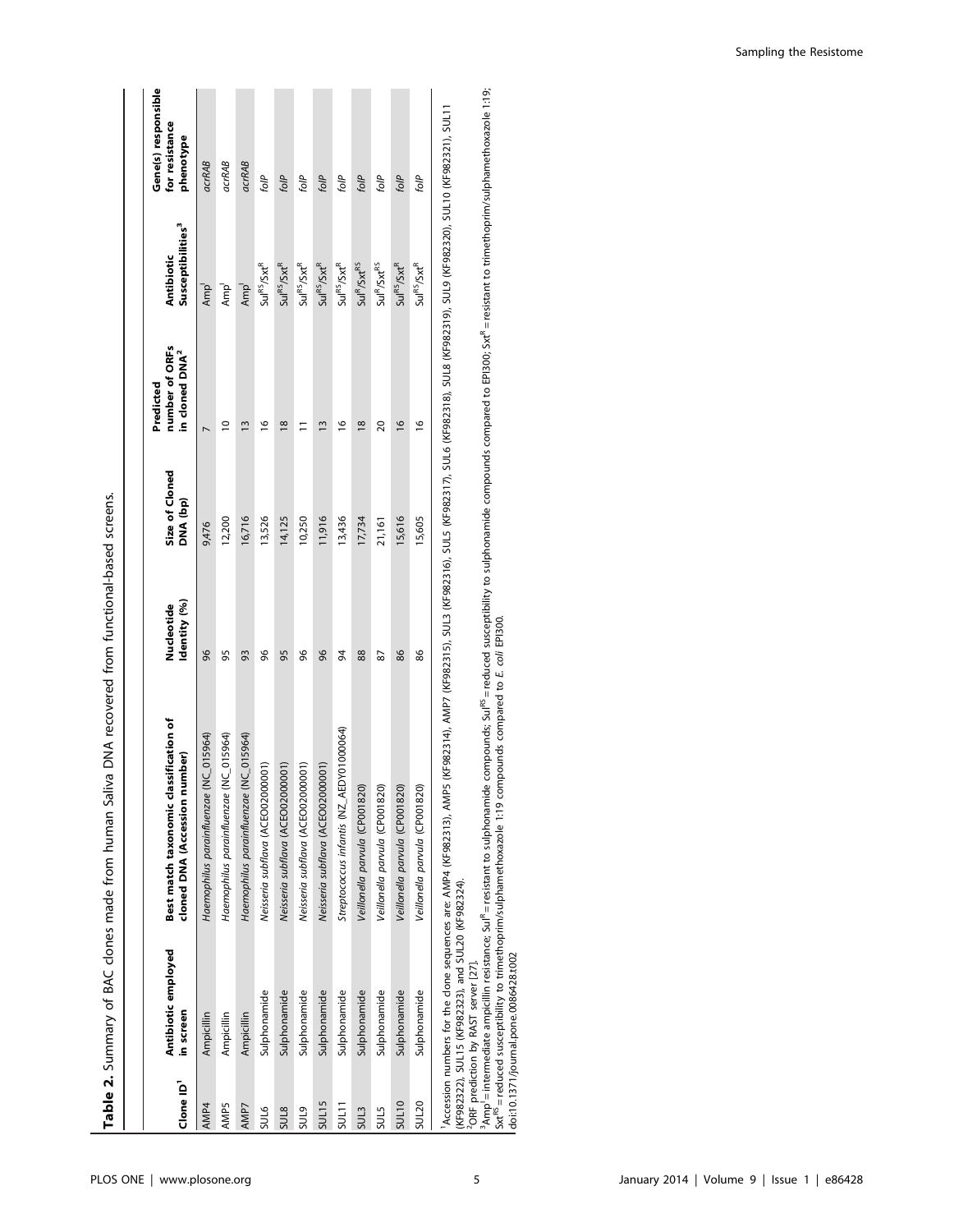|                                                                    |                                                                                                                                                                           |     | *   |     |     |     | **  |            |
|--------------------------------------------------------------------|---------------------------------------------------------------------------------------------------------------------------------------------------------------------------|-----|-----|-----|-----|-----|-----|------------|
|                                                                    | 10                                                                                                                                                                        | 20  | 30  | 40  | 50  | 60  | 70  | 80         |
| N. meningitidis BT054 (SUL-S)                                      | MARH---VWQAGRFEIGLDKPKIMGIVNLTPDSFSDGGAYSQNARIALAHAERLLKEGADILDIGGESTRPGADY--VSPEEEWA                                                                                     |     |     |     |     |     |     | 80         |
| N. meningitidis MO035 (SUL-R)                                      |                                                                                                                                                                           |     |     |     |     |     |     | 80         |
| N. meningitidis NM419 (SUL-R)                                      |                                                                                                                                                                           |     |     |     |     |     |     | 80         |
| N. subflava NJ9703 (wild type)                                     |                                                                                                                                                                           |     |     |     |     |     |     | 80         |
| Clone SUL6 N. subflava (SUL-RS)                                    | .NTR---IALTVSTQDS.G--L                                                                                                                                                    |     |     |     |     |     |     | 80         |
| Clone SUL8 N. subflava (SUL-RS)                                    | .NTR---IALTVSTQDD--L                                                                                                                                                      |     |     |     |     |     |     | 80         |
| Clone SUL9 N. subflava (SUL-RS)                                    |                                                                                                                                                                           |     |     |     |     |     |     | 80         |
| Clone SUL15 N. subflava (SUL-RS)                                   | .NTR---IALTVSQDS.G--L                                                                                                                                                     |     |     |     |     |     |     | 80         |
| V. parvula Te3T (wild type)                                        | .FKRRNYT.ND.KSLSLC.RTLL.GKFNT-PET.IVKQMIEDI.L.VSTP--LTADIE                                                                                                                |     |     |     |     |     |     | 82         |
| Clone SUL3 V. parvula (SUL-R)                                      | .FKRRNYT.ND.KSLSLC.RTLL.GLFNT-PET.AVKQMIEDI.L.VSTP--LTADIE                                                                                                                |     |     |     |     |     |     | 82         |
| Clone SUL5 V. parvula (SUL-R)                                      | .FKRRNYT.ND.KSLSLC.RTLL.GKFNT-PEA.AVTOMIEDI.L.VCTP--LTADIE                                                                                                                |     |     |     |     |     |     | 82         |
| Clone SUL10 V. parvula (SUL-RS)                                    | .FKRRNYT.ND.KSLSLC.RTLL.GLFNT-PET.AVKQMIEDLI.L.VSTP--LTADIE                                                                                                               |     |     |     |     |     |     | 82         |
| Clone SUL20 V. parvula (SUL-RS)                                    | .FKRRNYT.ND.KSLSLC.RTLL.GLFNT-PET.AVKOMIEDI.L.VSTP--LTADIE                                                                                                                |     |     |     |     |     |     | 82         |
| S. pyogenes G1 (SUL-S)                                             | .--------KI.K-FVIEGNAAL.VS.TT-VQKD.V.QMIADK.I.VCQF--ATD.ID                                                                                                                |     |     |     |     |     |     | 73         |
| S. pyogenes G56 (SUL-R)                                            | .--------KI.K-FVIDGNAAL.VS.TT-VQKV.QQVDQ.IAGK.I.VYQF--AAD.IE                                                                                                              |     |     |     |     |     |     | 73         |
| S. pneumoniae 708 (SUL-S)                                          | .S--SK---------ANHA.TV.CI.VQFFA-LEQQQ.RK.IASMSS.--.EIIQ                                                                                                                   |     |     |     |     |     |     | 71         |
| S. pneumoniae WA-152 (SUL-R)                                       | $.S--SK-------VNHA.TA.CI.VQFFA-LEQ. QQ.RK.IASMSS.SY.EIIQ$                                                                                                                 |     |     |     |     |     |     | 73         |
| S. infantis SK1302 (wild-type)                                     | .NVEKR---------DN.T.TA.CI.VQFFV-IDEKQ.RK.IATSS.--.EIIQ                                                                                                                    |     |     |     |     |     |     | 73         |
| Clone SUL11 S. infantis (SUL-RS)                                   | .I--KR---------EN.R.TS.CI.VKFFA-VEEKQ.RK.IATSS.--.EIIQ                                                                                                                    |     |     |     |     |     |     | 71         |
|                                                                    |                                                                                                                                                                           |     |     |     |     |     |     |            |
|                                                                    |                                                                                                                                                                           |     |     |     |     |     |     |            |
|                                                                    | 90                                                                                                                                                                        | 100 | 110 | 120 | 130 | 140 | 150 |            |
|                                                                    |                                                                                                                                                                           |     |     |     |     |     |     |            |
| N. meningitidis BT054 (SUL-S)                                      | RVEPVLAEVAG-WGVPVSLDTRRTAVMGKALALGGIDIINDVAALTDEGAVELLAROTDTGICLMHMOGLPENMOIN--------                                                                                     |     |     |     |     |     |     | 156        |
| N. meningitidis MO035 (SUL-R)                                      |                                                                                                                                                                           |     |     |     |     |     |     | 156        |
| N. meningitidis NM419 (SUL-R)                                      |                                                                                                                                                                           |     |     |     |     |     |     | 156        |
| N. subflava NJ9703 (wild type)                                     | QK-.NHI.EQVSAQ.PTVKTL.--------                                                                                                                                            |     |     |     |     |     |     | 156        |
| Clone SUL6 N. subflava (SUL-RS)                                    | QK-.NHI.EQVSAQ.PKVKTL.--------                                                                                                                                            |     |     |     |     |     |     | 156        |
| Clone SUL8 N. subflava (SUL-RS)                                    | 0K-.NHI.E0VSA0.PTVKTL.-------                                                                                                                                             |     |     |     |     |     |     | 156        |
| Clone SUL9 N. subflava (SUL-RS)                                    | QK-.NHI.EQVSAQ.PTVKTL.-------                                                                                                                                             |     |     |     |     |     |     | 156        |
| Clone SUL15 N. subflava (SUL-RS)                                   | QK-.NHI.EQVSAQ.PTVKTL.--------                                                                                                                                            |     |     |     |     |     |     | 156        |
| V. parvula Te3T (wild type)                                        | .LSLLIEP.LQASTIYHAKTAEY.FSK.A-H.LWG.HYDPDMAAVVAKYKVPVII.--------HNS.DTNYGD--                                                                                              |     |     |     |     |     |     | 156        |
| Clone SUL3 V. parvula (SUL-R)                                      | .LSLLIDP.LNASTIYHAKTAEY.FSK.A-H.LIWG.HYDPDMAAV.ANFKVPVII.--------HNS.DTNYGD--                                                                                             |     |     |     |     |     |     | 156        |
| Clone SUL5 V. parvula (SUL-R)                                      | -LSQLIDP.LHASTIYHAKTADY.FSK.A-H.LIWG.HYDPDMAAV.AKYKVPVII.--------HNS.DTNYGD-.                                                                                             |     |     |     |     |     |     | 156        |
| Clone SUL10 V. parvula (SUL-RS)                                    | -LSLLIDP.LHASTIYHAKTAEY.FSK.A-H.LWG.HYDPDMAAV.AKFKVPVII.--------HNN.DTNYGD-.                                                                                              |     |     |     |     |     |     | 156        |
| Clone SUL20 V. parvula (SUL-RS)                                    | .LSLLIDP.LNASTIYHAKTAEY.FSK.A-H.LIWG.HYDPDMAAV.ANFKVPVII.--------HNS.DTNYGD--                                                                                             |     |     |     |     |     |     | 156        |
| S. pyogenes G1 (SUL-S)                                             | VIKAIKENYDILI.IYK.ETARAEA.A-LW.GLYD.QMFAAEY.AP.I--------HNQDEEVYQE--                                                                                                      |     |     |     |     |     |     | 147        |
| S. pyogenes G56 (SUL-R)                                            | . . V . MIKAIKAKYD . LI . I YK . ETARA EA . A- L R . GLYD . EMLA AEY . VP . I --------HNQKEEVYQD--                                                                        |     |     |     |     |     |     | 147        |
| S. pneumoniae 708 (SUL-S)                                          | VIKAIRKESD.LI.IWKSQ.AEAA.A-.LVITG.MGDEKMPHVVAEARAQVVI.FNPVMARPQHPSSLIFPHFG                                                                                                |     |     |     |     |     |     | 155        |
| S. pneumoniae WA-152 (SUL-R)                                       | VIKAIRKESD.LI.IWKSQ.AEAA.A-NLVITG.MGDEKMAEVVAKAVAKVVI.FNPVMARPQHPSSLIFPHFG                                                                                                |     |     |     |     |     |     | 157        |
| S. infantis SK1302 (wild-type)<br>Clone SUL11 S. infantis (SUL-RS) | VIQAIRQESD.RI.VWKSQ.AEARA.A-N.VITG.MGDEKMAEVVARARAQVVI.FNPVMARPQHPSSLIFPHFG<br>V. . IKAIRQESD.LI.V. .WKSQ.AEA. .KA.A-H.V. . ITG.MGDEKMAEVVARAGAQVVI. FNPVMARPQHPSSLIFPHFG |     |     |     |     |     |     | 157<br>155 |

|                                  |                                                                                                    |       |       | $***$ |     |     |     |     |
|----------------------------------|----------------------------------------------------------------------------------------------------|-------|-------|-------|-----|-----|-----|-----|
|                                  | 160                                                                                                | 170 — | 180 1 | 190   | 200 | 210 | 220 |     |
| N. meningitidis BT054 (SUL-S)    | --------PKYQD--VVGEVARYLKARAAECVAAGIAPQRITLDPGFG--FGKTLQHNIALMRHLPELMAETGFPLLIGVSRK                |       |       |       |     |     |     | 227 |
| N. meningitidis MO035 (SUL-R)    |                                                                                                    |       |       |       |     |     |     | 229 |
|                                  |                                                                                                    |       |       |       |     |     |     | 227 |
| N. meningitidis NM419 (SUL-R)    |                                                                                                    |       |       |       |     |     |     |     |
| N. subflava NJ9703 (wild type)   | $-------Q---E.ITQD.E---NT.IQEAI$                                                                   |       |       |       |     |     |     | 227 |
| Clone SUL6 N. subflava (SUL-RS)  |                                                                                                    |       |       |       |     |     |     | 227 |
| Clone SUL8 N. subflava (SUL-RS)  | $------.Q---.E.IQD.ENT.IQEA1$                                                                      |       |       |       |     |     |     | 227 |
| Clone SUL9 N. subflava (SUL-RS)  |                                                                                                    |       |       |       |     |     |     | 227 |
| Clone SUL15 N. subflava (SUL-RS) |                                                                                                    |       |       |       |     |     |     | 227 |
| V. parvula Te3T (wild type)      | ----------------IIEDMKAFFFCAIDKALKE.VTQ.WI.--EEQEV.QR.G-TAYEY.V.LAP                                |       |       |       |     |     |     | 221 |
| Clone SUL3 V. parvula (SUL-R)    | ----------------TIEDMKAFFFWAIDKALKE.VTQ.WI.F-EEQEV.QR.G-TAYEY.I.LAP                                |       |       |       |     |     |     | 222 |
| Clone SUL5 V. parvula (SUL-R)    | ----------------IIEDMKA.FFSAVDKALKV.VTQ.WI.F-EEQEV.QR.G-TAYEY.I.LAP                                |       |       |       |     |     |     | 222 |
| Clone SUL10 V. parvula (SUL-RS)  | ----------------TIEDMKAFFFSAIDKALKE.VTQ.WI.F-EEQEV.QR.G-TAHEY.V.LAP                                |       |       |       |     |     |     | 222 |
| Clone SUL20 V. parvula (SUL-RS)  | ----------------IIEDMKAFFFWAIDKALKE.VTQ.WI.F-EEQEV.QR.G-TAYEY.I.LAP                                |       |       |       |     |     |     | 222 |
| S. pyogenes G1 (SUL-S)           | ----------------,TQD.CDF.GNQAALDVPKKN.WI--.A.SV.Q.ME.LKG.DRV-CQL.Y.V.F.I                           |       |       |       |     |     |     | 212 |
| S. pyogenes G56 (SUL-R)          | -----------------,TQD.CDF.SQAAIDVPKDN.WI--.P.SVME.LKG.DHV-CQL.Y.V.F.I                              |       |       |       |     |     |     | 212 |
| S. pneumoniae 708 (SUL-S)        | FGQAFTEEELADFETLPIEELMEAFFERAL.RAAEEN.LI.--L.KKE.LL.L.D.DK.-HQK.Y.IFL                              |       |       |       |     |     |     | 237 |
| S. pneumoniae WA-152 (SUL-R)     | ${\tt FGOAFFIEEELANFEKLPIEDLMETFFERAL.RANO.0EN.L. . L. . L. - - L.KKE. LL. L. D. DK.-HOK. Y. IFL.$ |       |       |       |     |     |     | 239 |
| S. infantis SK1302 (wild-type)   | FGETFTKEDLADFEQLP.EELMTAFFDRALVRAEKSKGN.MI.--L.KKE.LI.L.D.GK.-HKM.Y.IFL                            |       |       |       |     |     |     | 239 |
| Clone SUL11 S. infantis (SUL-RS) | $FGETFTKEDLADFFCLS. EELMTAFFDRAL.RAEK.SKEN.M. I . --. . L.KKE. LI. L.D. GK. -H. K.Y. IFL.$         |       |       |       |     |     |     | 237 |

|                                  | 230                                                                                                                                                   | 240 | 250 | 260 | 270 | 280                                                                                |     |
|----------------------------------|-------------------------------------------------------------------------------------------------------------------------------------------------------|-----|-----|-----|-----|------------------------------------------------------------------------------------|-----|
|                                  |                                                                                                                                                       |     |     |     |     |                                                                                    |     |
| N. meningitidis BT054 (SUL-S)    | RMVGELTG-------ETDAA--ARVHGSVAAALASVARGAQIVRVHDVKATADALKVWEALGINL                                                                                     |     |     |     |     |                                                                                    | 283 |
| N. meningitidis MO035 (SUL-R)    |                                                                                                                                                       |     |     |     |     |                                                                                    | 285 |
| N. meningitidis NM419 (SUL-R)    |                                                                                                                                                       |     |     |     |     |                                                                                    | 283 |
| N. subflava NJ9703 (wild type)   | $S.I. \ldots . - - - - - - Q. \ldots - K. \ldots . \ldots . T. \ldots . I. \ldots . \ldots . S. \ldots . \ldots . S A$                                |     |     |     |     |                                                                                    | 283 |
| Clone SUL6 N. subflava (SUL-RS)  |                                                                                                                                                       |     |     |     |     |                                                                                    | 283 |
| Clone SUL8 N. subflava (SUL-RS)  | $S.I. \ldots . - - - - - - Q. \ldots - K. \ldots . \ldots . T. \ldots . I. \ldots . \ldots . \ldots . \ldots . \ldots . VSA$                          |     |     |     |     |                                                                                    | 283 |
| Clone SUL9 N. subflava (SUL-RS)  |                                                                                                                                                       |     |     |     |     |                                                                                    | 283 |
| Clone SUL15 N. subflava (SUL-RS) | $S.L. \ldots . - - - - - - - Q. \ldots - - K. \ldots . \ldots . \cdot T. \ldots . \ldots . I. \ldots . \ldots . \ldots . \ldots . \ldots . \cdot VSA$ |     |     |     |     |                                                                                    | 283 |
| V. parvula Te3T (wild type)      | .FI.SML.GLP----P.-----D.DE.TCITG.FO.VDMNMHKRV.ADG.LRGE                                                                                                |     |     |     |     |                                                                                    | 277 |
| Clone SUL3 V. parvula (SUL-R)    | GFI.SML.GLP----P.------E.DE.TCITG.FQ.VDMNMHKRA.ADG.LRGE                                                                                               |     |     |     |     |                                                                                    | 278 |
| Clone SUL5 V. parvula (SUL-R)    | GFI.SML.GLP----P.------D.DE.TCITG.FQ.VDMNMHKRA.ADG.LRGE                                                                                               |     |     |     |     |                                                                                    | 278 |
| Clone SUL10 V. parvula (SUL-RS)  | GFI.SML.GLP----P.-----D.DE.TCITG.FQ.IDMNMHKRA.ADG.LRGE                                                                                                |     |     |     |     |                                                                                    | 278 |
| Clone SUL20 V. parvula (SUL-RS)  | GFI.SML.GLP----P.------E.DE.TCITG.FO.VDMNMHKRA.ADG.LRGE                                                                                               |     |     |     |     |                                                                                    | 278 |
| S. pyogenes G1 (SUL-S)           | $.V.DA.L.GNT---KAK---E.DGATA.LSAYALGK.CNQ.IVA.LSQ.M$                                                                                                  |     |     |     |     |                                                                                    | 266 |
| S. pyogenes G56 (SUL-R)          | $GV,DA, L, GNT---KAK---E, DGATA, LSAYALGK, C, L, , NOEIVA, LSO, M$                                                                                    |     |     |     |     |                                                                                    | 266 |
| S. pneumoniae 708 (SUL-S)        |                                                                                                                                                       |     |     |     |     | .F. INILEENGFEVNP. . ELGFRN. DTA. AHVTSIAARO. VEV. ASHRM. VEIAS. IRLADEAENLDLKOYK  | 314 |
| S. pneumoniae WA-152 (SUL-R)     |                                                                                                                                                       |     |     |     |     | .F. INILEENGFEVNP. . ELGFRN. DTA. AHVTSIA. RQ. VEV. ASHRM. VEIAS. IRLADEAEDLDLKQYK | 316 |
| S. infantis SK1302 (wild-type)   |                                                                                                                                                       |     |     |     |     | .F. INILEENGFEVNPD.E.GFRN.DIA.AHVTSIAARQ.VEVASHKM.VEIAS.IRLADHAENLDLKQYK           | 316 |
| Clone SUL11 S. infantis (SUL-RS) |                                                                                                                                                       |     |     |     |     | .F. INILEENGFEVNPD.E.GFRN.DTA.AHVTSIAARQ.VEVVSHKM.VEIAS.IRMADHAENLDLKQYK           | 314 |

 $\star$ 

Figure 1. Alignment of the DHPS amino acid sequences from sulphonamide resistant BAC clones and representative DHPS sequences. The numbering above the alignment is based on the DHPS sequence of the N. meningitidis strain BT054 and amino acids identical to this sequence are indicated by a dot. Gaps are indicated by a hyphen. Amino acids discussed in the text are indicated by an asterisk above the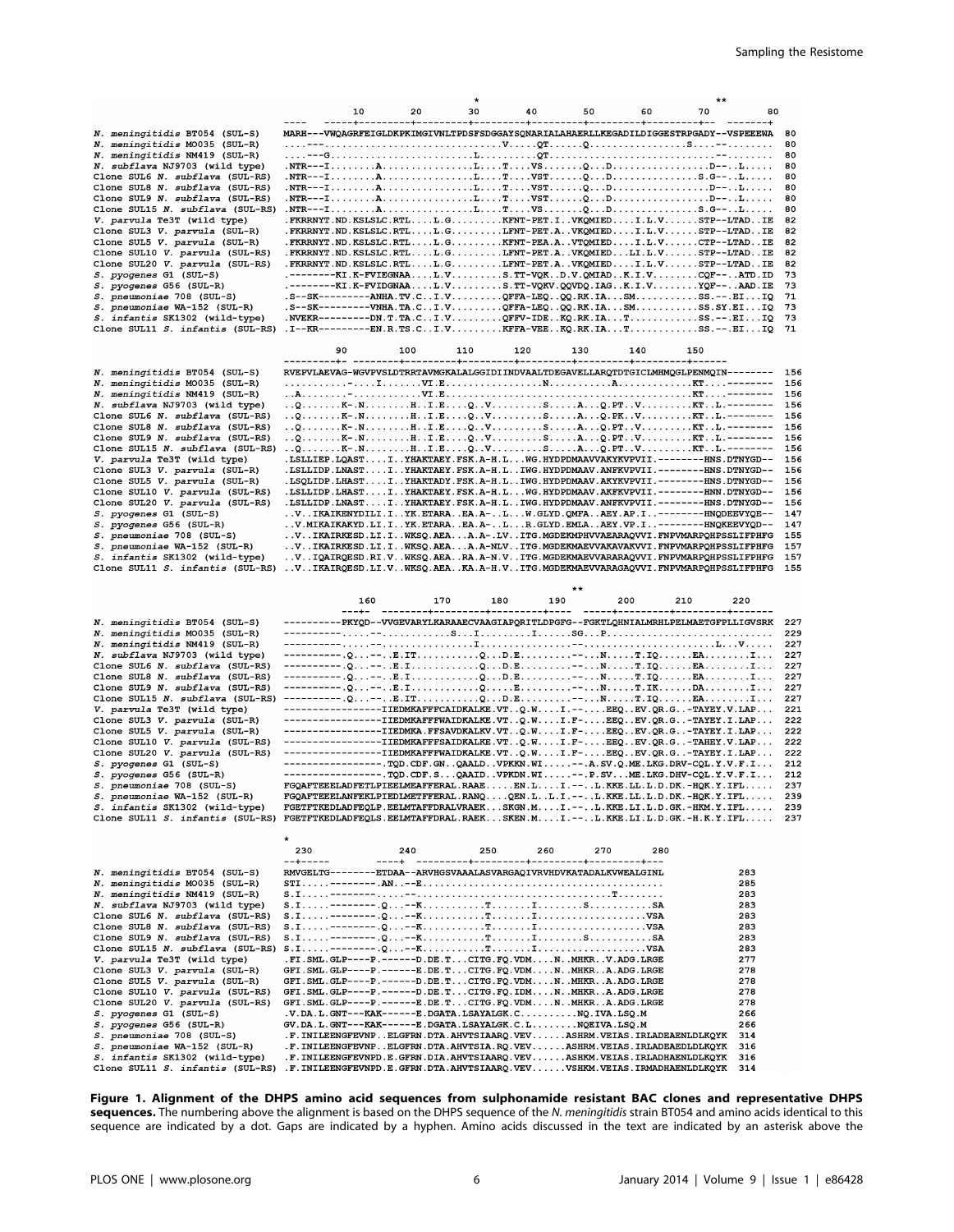numbering. SUL-R = sulphonamide resistant; SUL-S = sulphonamide susceptible; SUL-RS = reduced susceptibility to sulphonamide. The nucleotide accession number and reference for the representative DHPS sequences used in the alignments are: N. meningitidis BT054 (X68067; [54]), N. meningitidis MO035 (X68062; [54]), N. meningitidis NM419 (AY722006; [39]), N. subflava NJ9703 (ACEO02000001; direct submission), V. parvula Te3<sup>T</sup> (CP001820; [49]), S. pneumoniae 708 (U16156; [55]), S. pneumoniae WA-152 (AJ311336; [41]), S. pyogenes G1 (AJ000686; [40]), S. pyogenes G56 (AJ000685; [40]), and S. infantis SK1302 (NZ\_AEDY01000064; direct submission). doi:10.1371/journal.pone.0086428.g001

mutants were identified in the N. subflava and V. parvula clones (Figure 1). In the related species, Streptococcus pneumoniae, amino acid duplications or insertions in the region spanning amino acids 58 to 67 confer resistance to sulphonamides [41], however no such mutations were present in the SUL11 DHPS (Figure 1). Nevertheless a number of amino acid substitutions unique to the SUL11 DHPS were present which have not previously been ascribed to sulphonamide resistant variants of streptococcal DHPS.

The folP gene present in each clone is therefore the likely candidate to confer the observed reduced susceptibility or resistance to sulphonamide. The reduced susceptibility or resistance to trimethoprim/sulphonamide of the clones arises because the E. coli EPI300 cells are inherently resistant to trimethoprim.

## Composition of the Saliva and Faecal Microbiotas

The microbial profile of each sample was determined by analysis of 16S rRNA gene sequences. From 11,076 to 84,755 sequences were obtained per sample (Table S3), following quality control and removal of OTUs represented by less than five sequences. For the saliva samples, the predominant taxa belonged to Firmicutes (genus Streptococcus, Veillonella), Proteobacteria (genus Neisseria, Haemophilus), Bacteroidetes (genus Prevotella, Porphyromonas), and Fusobacteria (genus Fusobacterium) (Table S3 and Table S4). In the faecal samples the predominant taxa belonged to Bacteroidetes (genus Bacteroides, Prevotella) and Firmicutes (family Lachnospiraceae, Ruminococcaceae, genus Faecalibacterium, Roseburia, Lachnospira) (Table S4 and Table S5). The number of unclassified sequences was small in the saliva samples (average 1.9%) but comprised a significant proportion in the faecal samples (average 13.7%) (Table S3 and Table S4). In the saliva DNA used for library construction, the average relative abundances for the genera identified in the activity-based screens were: Haemophilus spp. 7.3%, Neisseria spp. 9.0%, Veillonella spp. 10.8%, and Streptococcus spp. 13.9%.

# **Discussion**

A microarray was employed to rapidly screen the microbiome of each sample for a panel of over 70 well characterised clinically relevant AMR genes. Every sample was positive for one or more AMR genes and in total genes encoding resistance to six antibiotic classes was detected. Many of these genes have a global distribution and have been reported in the human microbiota previously, including  $aac6'$ -lb,  $bla_{\text{TEM}}, bla_{\text{CMY/MOX}}, \text{ereA}, \text{erm}(B),$ strA, strB, sul2, tet(B), and tet(X)  $[8-11, 18, 23, 42-44]$ . These AMR genes generally have broad host ranges and frequently reside on mobile genetic elements such as plasmids and transposons [45]. These properties are likely to have contributed to their wide prevalence and dissemination in human microbiomes. It is also noteworthy that a large number of genes represented on the microarray were not detected in these samples, including, for example, those able to cover plasmid mediated resistance to quinolones and carbapenems.

The microarray enabled a rapid screen for many AMR genes but provided no direct information on their bacterial hosts, genetic context, or whether they are inactivated by point mutations/ frameshifts. Additionally, sequenced-based methods such as microarray (and PCR) only allow the detection of known genes. Functional-based screens were therefore undertaken using antibiotics corresponding to those resistance genes identified by microarray. However, in these screens the genes that had been detected by microarray were not recovered. Instead the recovered clones possessed chromosomally located genes, encoding efflux pump proteins or a variant enzyme target of the antibiotic. For clones expressing ampicillin resistance determinants, the H. parainfluenzae acrRAB operon encoding a multi-drug efflux pump was recovered. Genes encoding efflux pump proteins have been recovered in other functional-based screens (reviewed in [14]). The cloned predicted transcriptional repressor, AcrR, had  $\langle 90\%$ amino acid identity to the reference sequence, and may encode an AcrR variant with impaired repressor activity, leading to increased expression of the AcrAB pump. Increased activity of the AcrAB multi-drug efflux pump contributes to the beta-lactamase-negative ampicillin-resistant phenotype observed in some H. influenzae clinical isolates [35]. The sulphonamide functional-based screen returned clones from three species, each containing the chromosomally located *folP* gene encoding a mutant DHPS, the target of sulphonamide action. Alterations in the target site of the antibiotic that reduce its binding capacity are a general mechanism for resistance, but, to our knowledge, have not been described previously in clones recovered from functional screens [14].

All the resistance genes recovered by functional-based screening were from commensal but opportunistically pathogenic species from genera which were found by 16S rRNA gene 454 pyrosequencing to represent  $>7\%$  of the microbiota in the samples studied. Therefore bacteria from these species possess the potential to compromise therapeutic options in the event of disease. Furthermore the genes may be available for acquisition by closely related bacteria, including pathogenic species, via natural transformation, a mechanism of horizontal gene transfer. In Haemophilus spp. and Neisseria spp., natural transformation is mediated by distinct DNA uptake sequences [46,47], which were present in multiple copies in each clone from these species. Exchange of DNA between commensal streptococci and the major human pathogen S. pneumoniae is also well documented [48] and requires no specific uptake sequences. The folP from V. parvula encoded a DHPS with novel mutations that gave resistance to sulphonamides, which are not present in the wild-type strain sequence. Resistance to sulphonamides in *V. parvula* has not been extensively investigated [49], although Wüst and Wilkins [50] reported an MIC for co-trimoxazole of four human isolates.

We hypothesise that the recovery of chromosomally located genes in the functional screens reflects the abundance of the sequences present within the microbiomes studied. Although genes such as  $sul2$  and  $bla_{\text{TEM}}$  were sufficiently abundant to be detected by microarray, they are expected to reside in a diverse set of hosts and genetic environments. Consequently the abundance in any given genetic environment for these genes is low and the use of pooled DNA in the construction of the BAC library would have further diluted this abundance. The microbial profiles obtained in this study were in general agreement with those reported in other studies of the healthy human saliva and faecal microbiomes [42,51,52], and showed that the relative abundance of bacterial genera is similar between the different samples so pooling was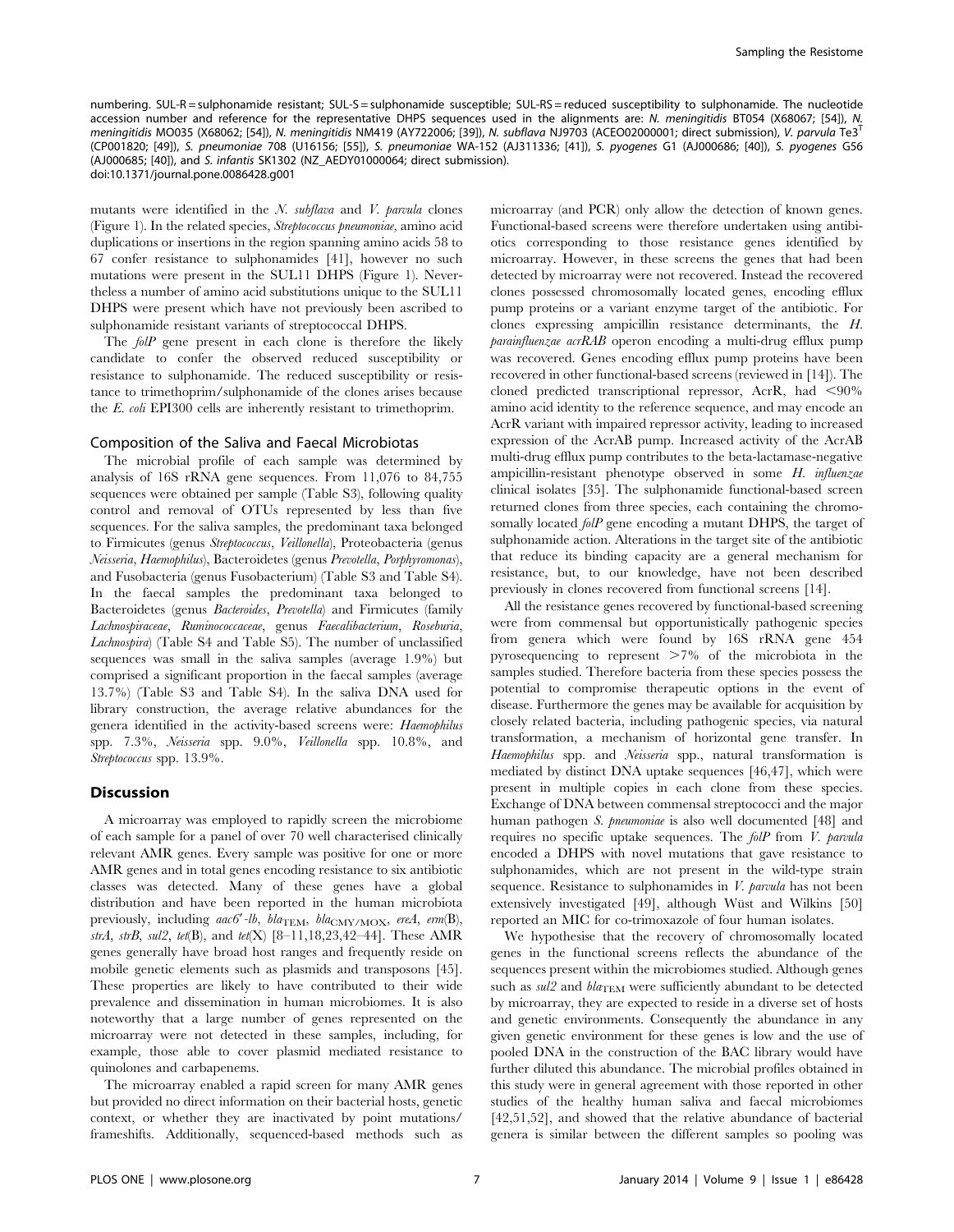expected to have had a minimal effect on the relative abundance of chromosomal genes. The use of pooled samples will have also reduced the sensitivity of the microarray assay, allowing the detection of only the most prevalent genes. PCR validated the microarray positive results for four genes; however, some microarray negative samples were PCR positive. This is likely to be a consequence of the greater sensitivity of the PCR method (PCR product accumulation is geometric/exponential, while for microarray labelling product accumulation is arithmetic). In future we would propose using the microarray with DNA preparations from a single subject only.

A powerful advantage of function-based screening is that genes can be recovered without prior knowledge of their sequence. However, a drawback to this approach is that it requires the cloned genes to be expressed and the gene products to be active in the heterologous host, and considerations such as codon usage, promoter sequences and interactions with other proteins can all influence the recovery of clones. For example, the  $H$ . influenzae AcrAB can confer resistance to several antimicrobials when expressed in E. coli, but requires the host encoded TolC protein for this activity [53]. In this study we cloned large fragments of DNA, as this would place any resistance gene identified in context and facilitate identification of the host bacterium. The expression of these cloned genes is therefore likely to be directed by their natural promoters, which must be functional in the E. coli host. An alternative strategy is to clone smaller inserts into expression vectors and this can increase clone recovery but provides less information on the origin of the clone.

In this study we have employed two methods to screen for AMR genes in the resistome of healthy humans. The microarray was used as a target-based strategy, to enable a rapid and broad survey of AMR gene content, and provided insight into the diversity of resistances present. However, this approach did not inform on the bacterial hosts possessing these genes, nor on whether the genes detected were intact and expressed in their host. In the functionalbased screens intact genes that expressed resistance (or reduced susceptibility) were recovered and the bacterial hosts identified, although this approach has its own limitations (as discussed above). The target- and functional-based approaches we employed have differing shortcomings and advantages; however they can complement each other and together allowed a broad range of resistance genes and mechanisms to be identified. This study provides further evidence that the microbiome of healthy humans harbours a diverse reservoir of resistance mechanisms, some of

#### References

- 1. Cho I, Blaser MJ (2012) The human microbiome: at the interface of health and disease. Nat Rev Genet 13: 260–270.
- 2. Xu J, Gordon JI (2003) Honor thy symbionts. Proc Natl Acad Sci U S A 100: 10452–10459.
- 3. Brown SP, Cornforth DM, Mideo N (2012) Evolution of virulence in opportunistic pathogens: generalism, plasticity, and control. Trends Microbiol 20: 336–342.
- 4. Wright GD (2010) The antibiotic resistome. Expert Opin Drug Discov 5: 779– 788.
- 5. Forslund K, Sunagawa S, Kultima JR, Mende DR, Arumugam M, et al. (2013) Country-specific antibiotic use practices impact the human gut resistome. Genome Res 23: 1163–1169.
- 6. Glad T, Bernhardsen P, Nielsen KM, Brusetti L, Andersen M, et al. (2010) Bacterial diversity in faeces from polar bear (Ursus maritimus) in Arctic Svalbard. BMC Microbiol 10: 10.
- 7. Bhullar K, Waglechner N, Pawlowski A, Koteva K, Banks ED, et al. (2012) Antibiotic resistance is prevalent in an isolated cave microbiome. PLoS One 7: e34953.
- 8. Pallecchi L, Lucchetti C, Bartoloni A, Bartalesi F, Mantella A, et al. (2007) Population structure and resistance genes in antibiotic-resistant bacteria from a remote community with minimal antibiotic exposure. Antimicrob Agents Chemother 51: 1179–1184.

which are present in populations from several different countries. The techniques described in this study could be employed, in future, to monitor the changes in the resistome in response to antibiotic therapy, and can be employed alongside other methods investigating the microbiota and microbiome.

## Supporting Information

## Table S1 DNA concentrations of samples. (XLSX)

Table S2 Estimation of the sensitivity of the amplification and microarray method using a dilution series of bacterial DNA of known AMR gene content in 500 ng calf thymus DNA.

(XLSX)

Table S3 Microarray results obtained with DNA extracts from saliva and faecal samples. (XLSX)

Table S4 Table presenting the number of 16S rDNA gene sequences obtained per sample by high-throughput sequencing and the relative abundance of sequences taxonomically classified to phyla at an even depth of 11070 sequences per sample.

(XLSX)

Table S5 Table of the relative abundance of sequences taxonomically classified to genus or next highest possible resolution level (family, order, or class). (XLSX)

# Acknowledgments

The authors wish to thank Drs. Adam P. Roberts and Lena Ciric (Department of Microbial Diseases, University College London) for providing the DNA extracts; Mrs. Muriel Mafura (Department of Bacteriology, AHVLA) for performing the susceptibility testing; and Dr. Richard J. Ellis (Central Sequencing Unit, AHVLA) for providing the sequencing services at AHVLA Weybridge laboratory.

#### Author Contributions

Conceived and designed the experiments: MA EA PM. Performed the experiments: RC PW NM. Analyzed the data: RC PW MA. Contributed reagents/materials/analysis tools: RC NK PW. Wrote the paper: RC PW EA PM MA.

- 9. Bailey JK, Pinyon JL, Anantham S, Hall RM (2010) Commensal Escherichia coli of healthy humans: a reservoir for antibiotic-resistance determinants. J Med Microbiol 59: 1331–1339.
- 10. Kirchner M, Mafura M, Hunt T, Card R, Anjum MF (2013) Antibiotic resistance gene profiling of faecal and oral anaerobes collected during an antibiotic challenge trial. Anaerobe 23: 20–22.
- 11. Zhang L, Kinkelaar D, Huang Y, Li Y, Li X, et al. (2011) Acquired antibiotic resistance: are we born with it? Appl Environ Microbiol 77: 7134–7141.
- 12. Penders J, Stobberingh EE, Savelkoul PH, Wolffs PF (2013) The human microbiome as a reservoir of antimicrobial resistance. Front Microbiol 4: 87.
- 13. Schmieder R, Edwards R (2012) Insights into antibiotic resistance through metagenomic approaches. Future Microbiol 7: 73–89.
- 14. Pehrsson EC, Forsberg KJ, Gibson MK, Ahmadi S, Dantas G (2013) Novel resistance functions uncovered using functional metagenomic investigations of resistance reservoirs. Front Microbiol 4: 145.
- 15. Allen HK, Moe LA, Rodbumrer J, Gaarder A, Handelsman J (2009) Functional metagenomics reveals diverse beta-lactamases in a remote Alaskan soil. ISME J 3: 243–251.
- 16. Donato JJ, Moe LA, Converse BJ, Smart KD, Berklein FC, et al. (2010) Metagenomic analysis of apple orchard soil reveals antibiotic resistance genes encoding predicted bifunctional proteins. Appl Environ Microbiol 76: 4396– 4401.